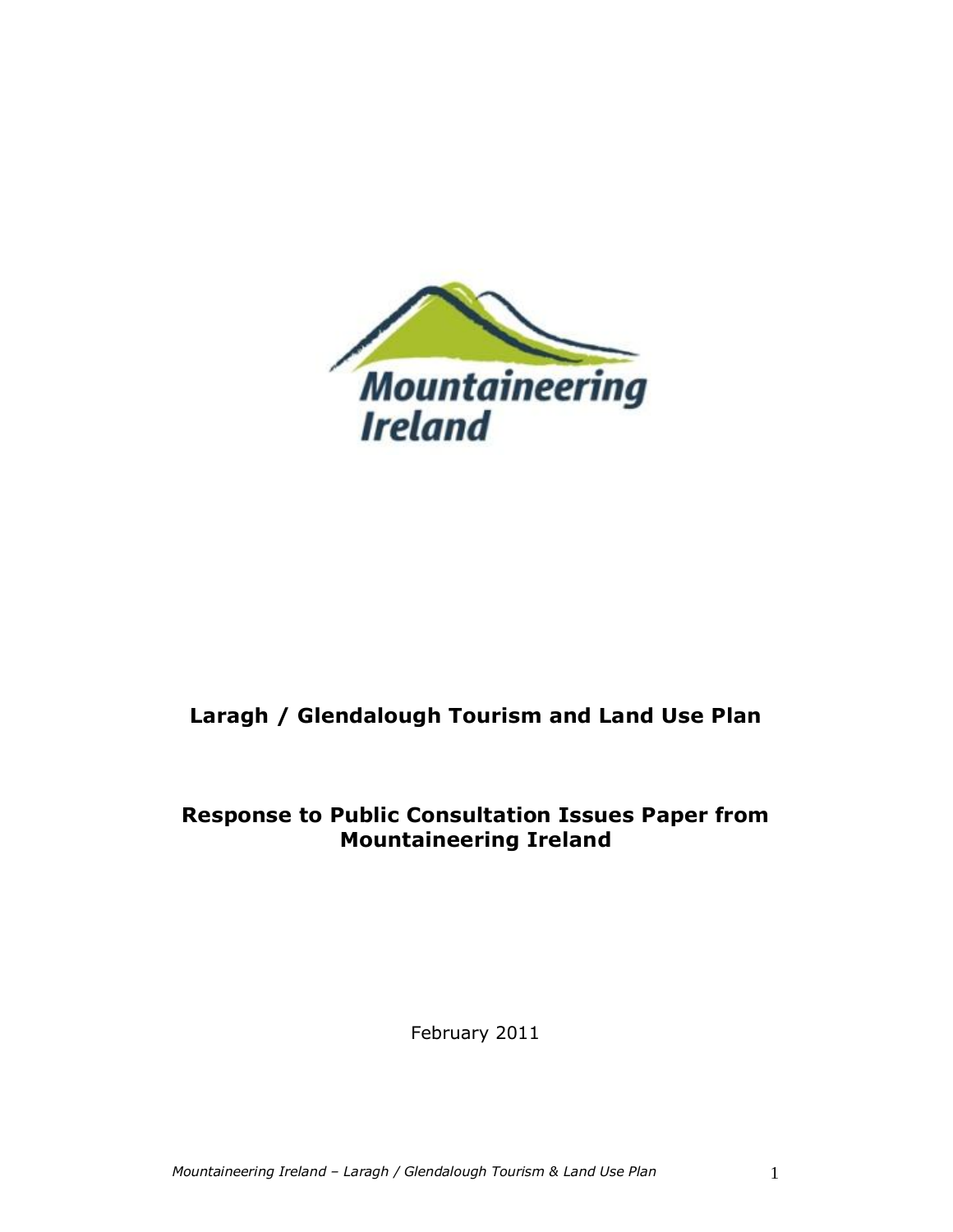## **1. Introduction**

Mountaineering Ireland (MI) welcomes the preparation of a tourism and land use plan for Laragh / Glendalough, and the Council's commitment to sustainable management of the area. Glendalough's dramatic natural environment is finite and vulnerable. Forward planning is wise and necessary, given the area's role as Wicklow's premier tourist destination and also the focal point of outdoor recreation activity in Wicklow.

MI represents the largest recreation user group in the Irish uplands – the hillwalking and climbing community. MI is recognised as the National Governing Body for the sport of mountaineering by both the Irish Sports Council and Sport Northern Ireland. The term mountaineering refers to a spectrum of activities that includes hillwalking, rock climbing, rambling, bouldering and alpinism. MI currently has 10,500 members comprising 145 clubs and over 1400 individual members. The Irish Mountaineering Club which owns a hostel (known as the IMC hut) at Glendasan, is an MI member club and has contributed to this submission.

In early medieval times pilgrims walked over the hills to Glendalough; people have continued to journey across the Wicklow hills, seeking solace, challenge and pleasure. Walking considerably exceeds any other activity as the most popular form of physical activity undertaken in Ireland (Curtis and Williams, 2002). The Glendalough Valley is a honeypot for walkers, with the Wicklow Way, St. Kevin's Way, the National Park's nine walking trails, and the surrounding hills that offer multiple routes for independent hillwalkers.

The Laragh / Glendalough area has been a key location for rockclimbing since the early 1950s. Today, it is also a hub for bouldering, a newer branch of climbing based on short, technical climbs. The Irish Bouldering Meet takes place in Laragh / Glendalough in March each year.

This submission provides comments and suggestions in response to many of the issues and questions set out in the Issues Paper (January 2011).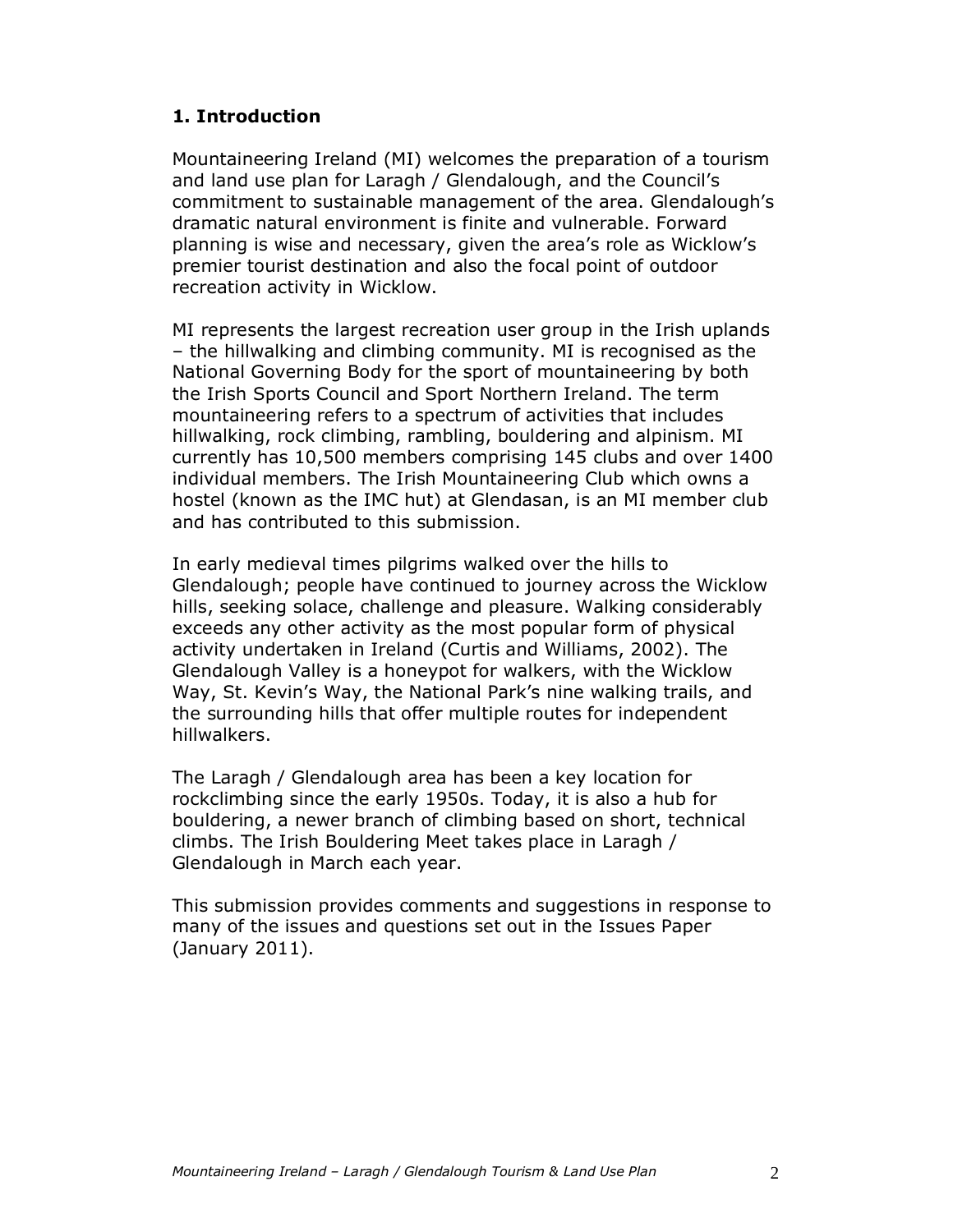## **2. Land Use**

## 2.1 Future Development of Laragh and Glendalough

- o Protecting and respecting the natural and cultural heritage of Laragh / Glendalough must be absolutely fundamental to the future development of the area.
- o MI strongly recommends that a steering committee be formed to enable better co-ordination in the development and ongoing management of Laragh / Glendalough. This committee should be made up of statutory and non-statutory representatives, including the local community. Statutory members should include Wicklow County Council, Wicklow Mountains National Park (WMNP), the Office of Public Works (OPW) and Coillte. Non-statutory representation should include local residents, local tourism interests and communities of interest such as mountaineering that have a strong connection with the area.
- o As highlighted in the Wicklow Outdoor Recreation Strategy (2009) there is a need to better balance the concentration of recreation visitors across the county. The development of recreation infrastructure at the other hubs identified in that strategy – Roundwood, Rathdrum and Blessington – will relieve some of the visitor pressure that currently focuses on Laragh / Glendalough. Implementation of the Wicklow Outdoor Recreation Strategy should be a priority for Wicklow County Council.
- $\circ$  This planning process should be informed by all available information regarding the motivation and movement patterns of visitors to Laragh / Glendalough. A literature review should be done to gather studies carried out WMNP, OPW, Wicklow County Council, Wicklow Rural Partnership, Universities and Colleges etc.

#### 2.2 Stimulating Employment

- $\circ$  MI advocates the development of broadleaf woodland and associated crafts to enhance the natural environment and increase local employment in the green economy. The replacement of conifer plantations with broadleaf woodland, as opportunities arise, would greatly improve biodiversity and also offer the prospect of employment and long-term revenue generation. With existing and additional broadleaf woodland, there is an opportunity for Laragh / Glendalough to become established as a centre of expertise in woodland management, skills and practices.
- o New social employment schemes may provide an opportunity to form a path-works team to be trained and work under WMNP guidance on the repair and construction of walking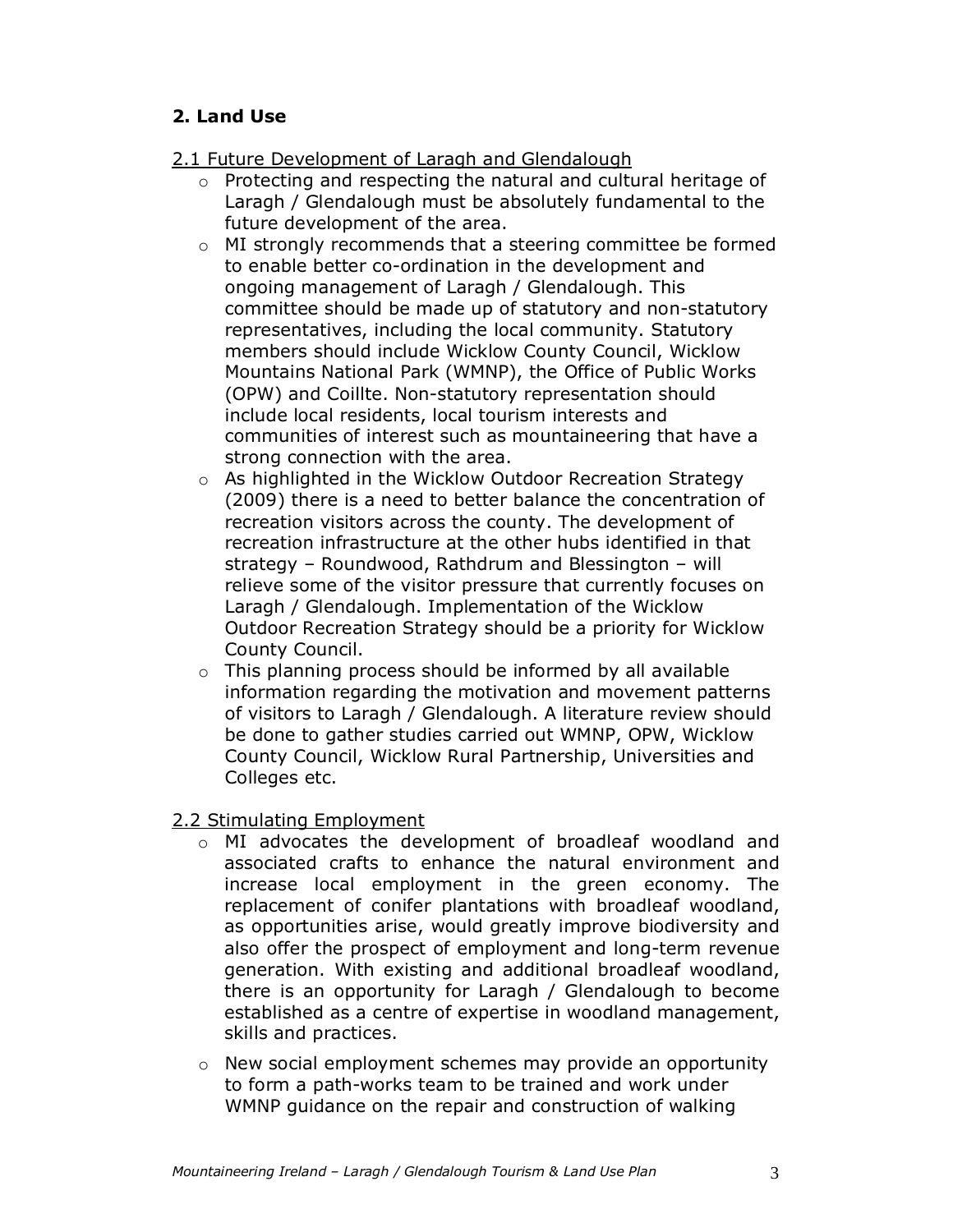trails in the Laragh / Glendalough area. This would allow local people, currently without work, to gain valuable skills, while helping to address the path erosion in the Glendalough valley.

#### 2.3 Retail Provision

- o There is scope for a shop in the area to have an outdoor section (with umbrellas, basic rain gear, hiking socks, maps, walking poles, camping fuel etc). A dedicated section, or shop, will draw in the many walkers and outdoor enthusiasts in the Laragh / Glendalough area. Such shops are common in Snowdonia, the Lake District and other areas frequented by walkers.
- o It is believed that 1 million or more visitors come to Laragh / Glendalough each year. These visitors should be presented with more retail opportunities, particularly to purchase local artisan foods and crafts. If the current monthly market at the Brockagh Centre could run each week, this could play a greater role, however quality signage and better promotion would be required to draw people into the Centre.

#### 2.4 Flooding

- o Laragh / Glendalough was severely affected by flooding in January 2010 and September 2010. Indications are that such severe weather events are becoming more common. This must be factored into planning; lessons should be learnt from countries that have been subject to flooding. WMNP may be able to draw on the experience of other national parks, particularly with regard to the challenge flooding poses for trail infrastructure.
- 2.5 Infrastructural deficiencies
	- o Many of the roads leading to Laragh / Glendalough have been badly affected by the last two severe winters. The regional and local roads throughout the Wicklow uplands are vital for tourism and affect the quality of life for Wicklow residents. There should be continued focus on repairing road surfaces and preventative drainage work.
	- o The walking trails in Laragh / Glendalough valley have also been damaged by the weather, this in combination with high visitor numbers, is putting strain on Coillte and WMNP's limited resources, leading to further environmental impact and detracting from the visitor experience. The existing trail infrastructure in Laragh / Glendalough requires skilled workers (see 2.2) with some funding for materials.
	- o Building on Laragh / Glendalough's existing trail infrastructure to develop a network of off-road walking / cycling routes in the Laragh / Glendalough area would improve the visitor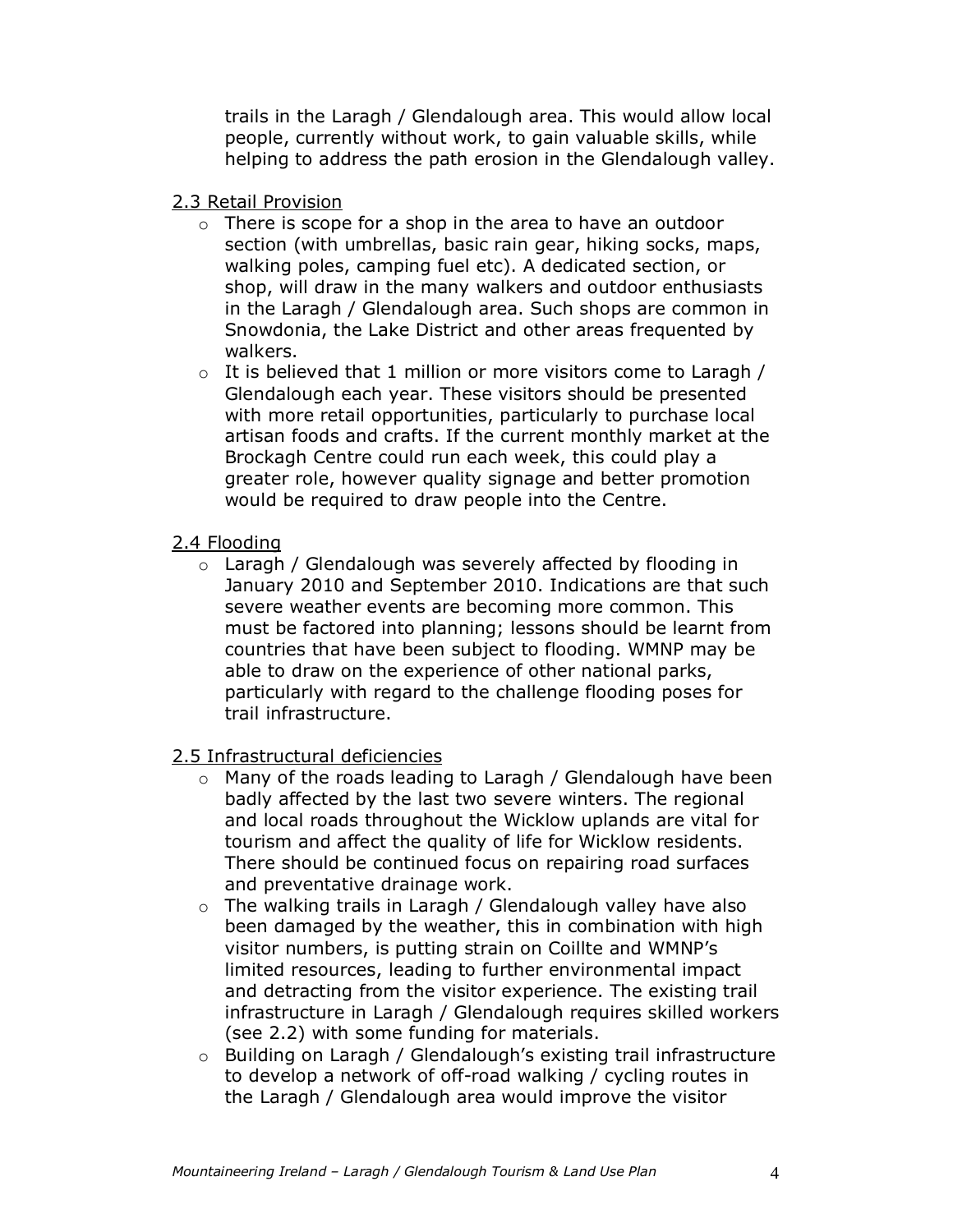experience and visitor safety, and result in people spending more time and money in the area. There is a particular need in Wicklow for family-friendly off-road cycling trails. This could in turn stimulate employment in bike hire and maintenance.

- o MI acknowledges the need to keep walking routes off road wherever possible, however options should be explored to bring the Wicklow Way through the village of Laragh, perhaps linking with the Green Road. Provided the route is pleasant and not circuitous, this should increase the local economic benefit from the Wicklow Way and enhance the visitor experience.
- o There is potential for a beautiful off-road walk linking Laragh to Rathdrum on the eastern side of the Avonmore river. The scope to develop this route as a greenway (dual walking and cycling route) should be investigated as it would link into the rail network at Rathdrum.
- o The directional signage towards Glendalough should be reviewed; signage to Glendalough from west Wicklow (Blessington) and other areas could be improved.
- o The Laragh / Glendalough area and the Wicklow uplands generally continue to have a poor broadband internet service and poor mobile phone signals. This is frustrating for visitors and local residents and is a constraint to enterprise in the area.

## **3. Tourism**

- 3.1 The way forward
	- o The World Tourism Organisation expects 'experiential' tourism - which encompasses ecotourism, nature, heritage, cultural, and soft adventure tourism, as well as sub-sectors such as rural and community tourism – to grow more quickly than other tourism sectors over the decade ahead. Ecotourists in Europe typically travel a lot, stay longer, have a high level of education, come from a higher income bracket and are middle-aged to elderly. Laragh / Glendalough has the natural attributes to capitalise on this trend, provided the resources of the area are developed and managed sustainably.
	- $\circ$  As mentioned under 2.1, there is need for a steering committee, or other mechanism, to enable co-ordinated management of Laragh / Glendalough between statutory bodies and the community.
	- o The Wicklow Way and St Kevin's Way represent significant elements of Laragh / Glendalough's tourism and recreation infrastructure. Targeted promotion of these routes, and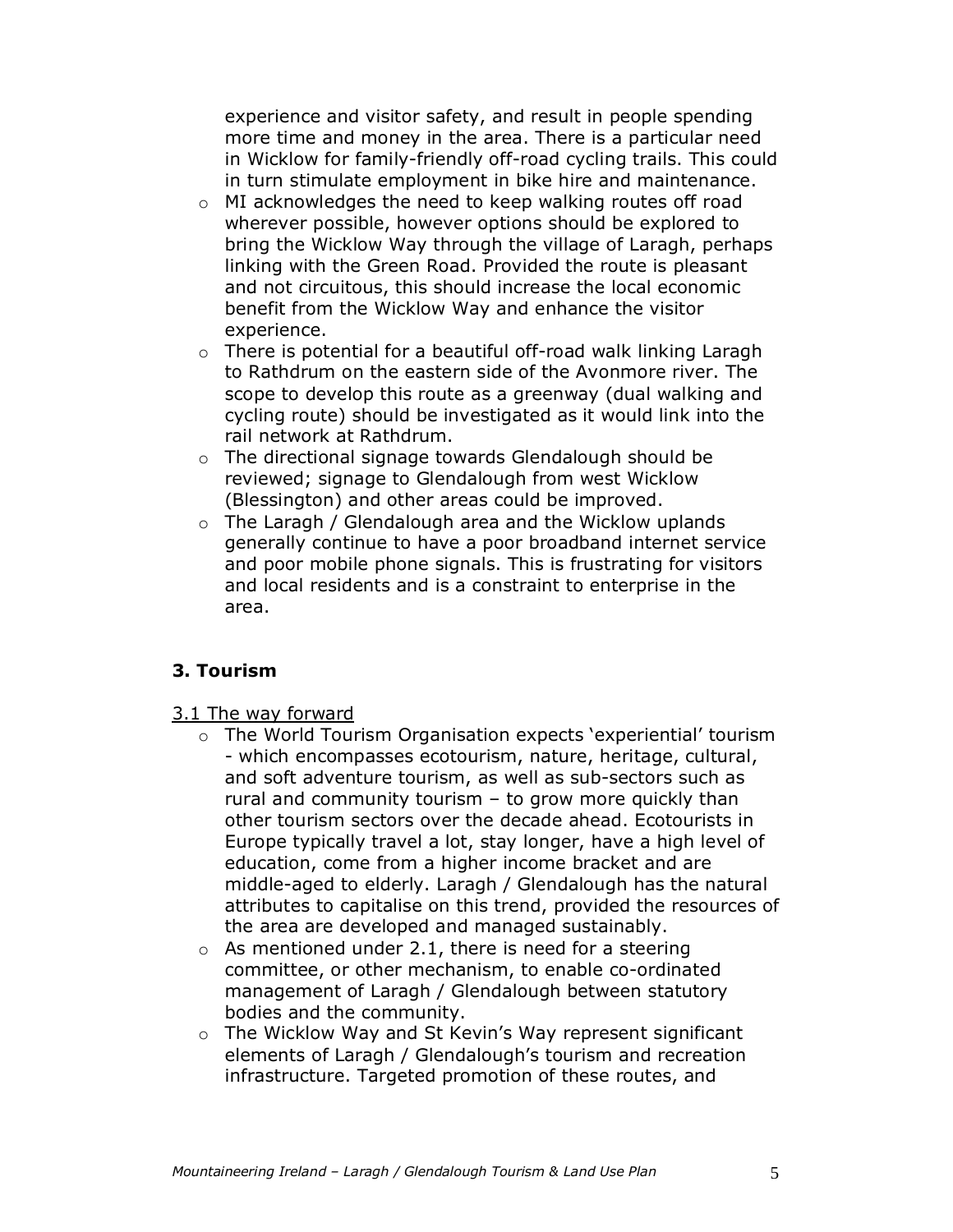improved services on the ground for walkers, could improve the value these routes deliver to Laragh / Glendalough.

- o Laragh / Glendalough has a strong mining heritage, the development of a mining heritage centre in the area, to display artefacts and tell the mining story, would enhance the offering for visitors. MI stresses that this centre should not be at the disused mines in Glendasan, it should be part of, or close to, other visitor facilities in the valley.
- 3.2 Tourism facilities
	- o Laragh / Glendalough would benefit from having a wellmanaged, serviced campsite for use by backpackers and campervans.
	- o Laragh / Glendalough already provides opportunities for people with disabilities to access our natural and cultural heritage. Due to the gentle gradients in the valley floor, the infrastructure already in place, and the understanding that is being built up in WMNP, Laragh / Glendalough could establish itself as an 'accessible' destination for people with mobility issues, however this will require further capital investment.

#### 3.3 Encouraging visitors to stop in Laragh and stay longer

- o All of the above suggestions regarding improvements to visitor facilities in Laragh / Glendalough should encourage visitors to say longer, another factor in this equation is the welcome visitors receive from the local community. Community involvement in the development and management of Laragh / Glendalough will pay back in terms of local ownership and the quality of the welcome to visitors.
- o MI urges those involved in this planning process, and particularly WMNP, to instigate a volunteer ranger service in the Glendalough Valley. The experience of the Dublin Mountains Partnership, and national parks elsewhere, has shown that volunteer rangers can support and complement full-time staff, particularly in providing extra capacity at weekends. Volunteer rangers could engage with visitors and provide them with information, lead guided walks, provide activities for children, educate people about the local environment, advise people on how to Leave No Trace of their visit etc.
- o In terms of the food available, better quality and value for money in local hotels would encourage people to stop and stay longer in Laragh / Glendalough. Walkers like hearty, healthy platefuls of food at a reasonable price. The Clachaig Inn (Glencoe, Scotland), the Wasdale Head Inn (Lake District, England) and the Royal Oak Hotel (Betws-y-Coed, Wales) are all packed with walkers in the evenings and provide good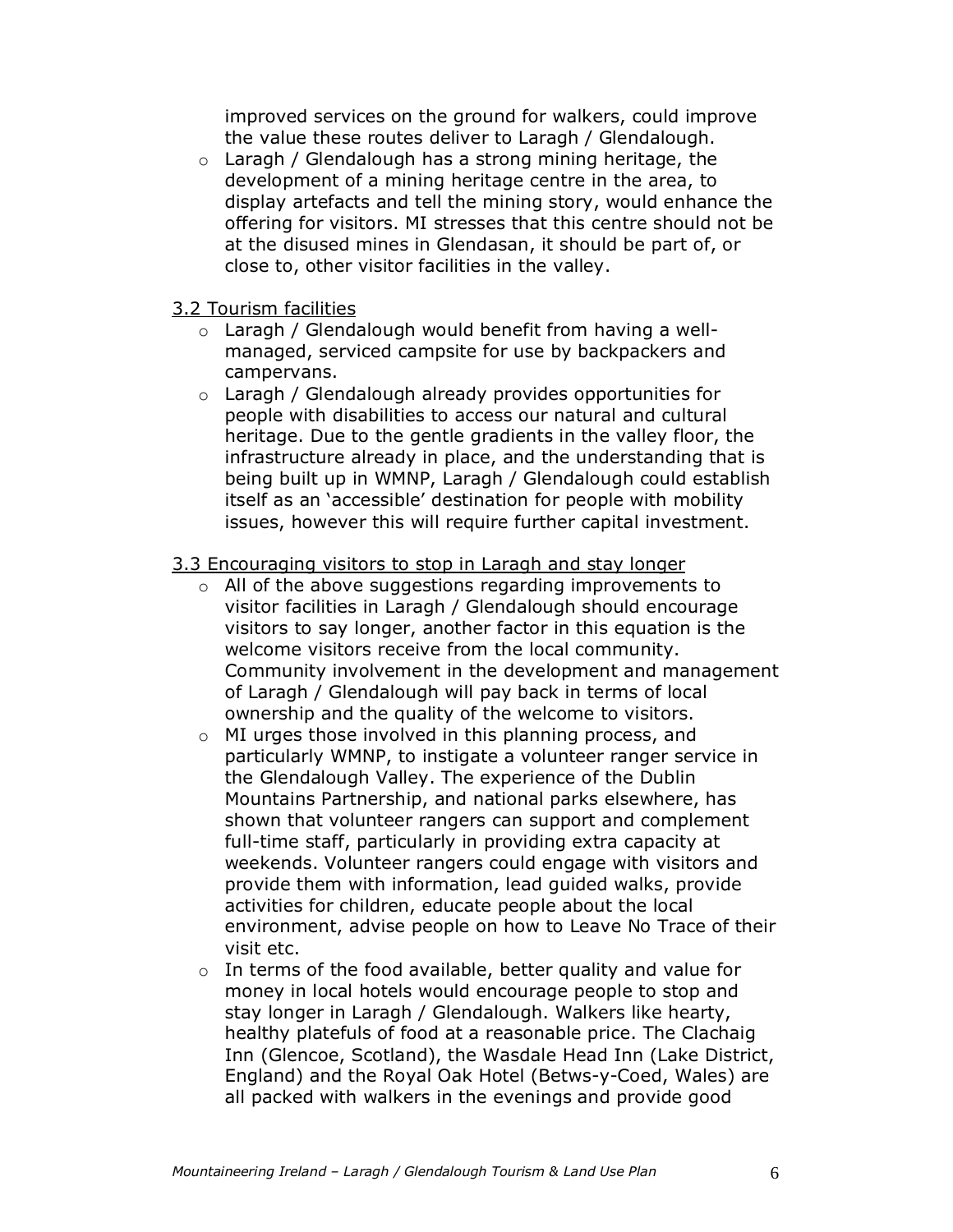examples of the food and other facilities that appeal to walkers.

o A focus on ecotourism or experiential tourism in general is compatible with getting visitors to stay longer. Laragh / Glendalough has a wide range of possibilities in this area, one small example not mentioned so far is ecotourism associated with the Red Kite re-introduction programme. Programmes such as this have generated significant tourism activity in other countries.

3.4 Traffic management

- o Traffic management is a major issue in the future development of Laragh / Glendalough. Connected with this is the need for parking.
- o Research for the Wicklow Outdoor Recreation Strategy showed concern about car-parking security to be the single most important issue for participants in outdoor recreation activities. Due to a lack of secure (or even reasonably secure) parking elsewhere in the uplands, the Visitor Centre car-park and the hotel car-parks in Laragh / Glendalough are often filled with walkers' cars by mid-day on Sunday. This displaces other visitors, frustrates businesses and limits the choice of routes for walkers. This is an issue that must be addressed.
- o MI recommends that people should be discouraged from taking cars up the Glendalough valley through the measures below:
- A large car-park and associated visitor facilities including toilets, information centre, cafe and walking / cycling trails should be developed in conjunction with Coillte at Killafin / Trooperstown. As most visitors approach Laragh from Annamoe this would capture people before they reach Laragh. This car-park should be free of charge.
- A frequent shuttle bus service should run from the Killafin carpark to Laragh, the Visitor Centre, the Monastic City and the Upper Lake. There should be a minimal charge for use of the bus. The service should run every day from Easter to September.
- There should be a charge for the OPW Visitor Centre car-park and the current change of €4 for the Upper Lake car-park should be increased as a deterrent to taking cars up the valley. The income generated from these car-parks could subsidise the shuttle bus or path repairs.
- A second bus service should operate a few times each day at weekends bringing people a) to and from the viewing point at the Wicklow Gap with the option to walk back to Glendalough on St. Kevin's Way and b) over the hills to Glenmalure and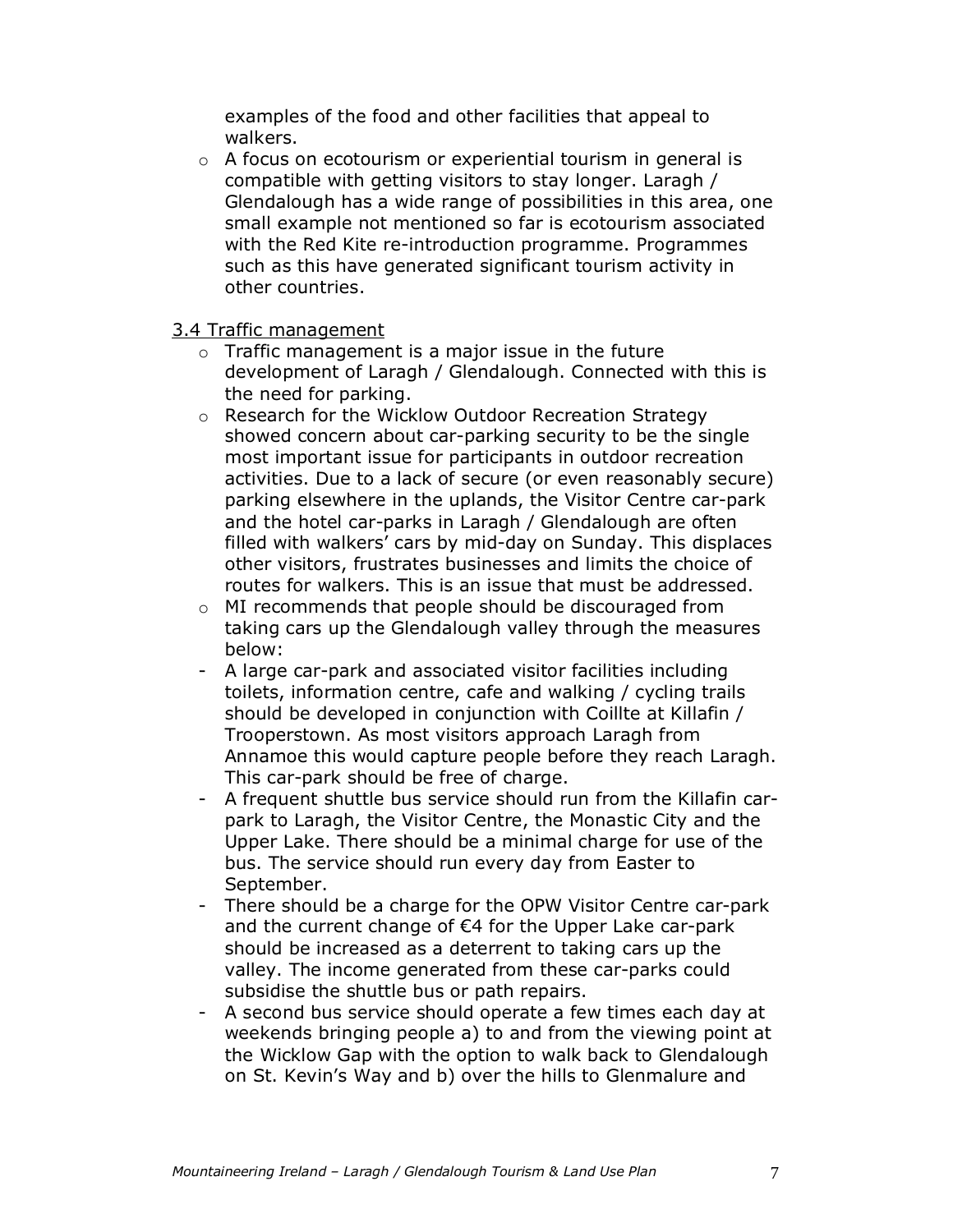back to Laragh through Rathdrum. This bus should be able to carry bikes, as shown in the photograph below from the U.S.

- The trails network from the Killafin car-park should include an off-road route to Laragh on the eastern side of the Avonmore River with a bridge across the river close to Jackson's Falls. The potential to develop walking and cycling trails on private land in the Trooperstown Hill area should be explored in partnership with local landowners. There may be scope for the funding of such trails under the Rural Development Programme 2007-2013.



o *Fig. 1 – Bus with frame on front to carry two bikes*

#### **4. Conclusions**

Laragh / Glendalough is an iconic destination for domestic and international tourists. As an area with a rich ecclesiastical heritage, set in a magnificent natural environment, it is vital that the future growth of Laragh / Glendalough is managed in a way that respects and protects the environment, and delivers benefits for local residents. Improved traffic management and investment in trail infrastructure are both essential if the area is to deliver on its huge potential.

The preparation of this plan represents a tremendous opportunity to bring Laragh / Glendalough's diverse stakeholders together to engage in future planning, improve co-ordination and get the balance right between social, economic and environmental